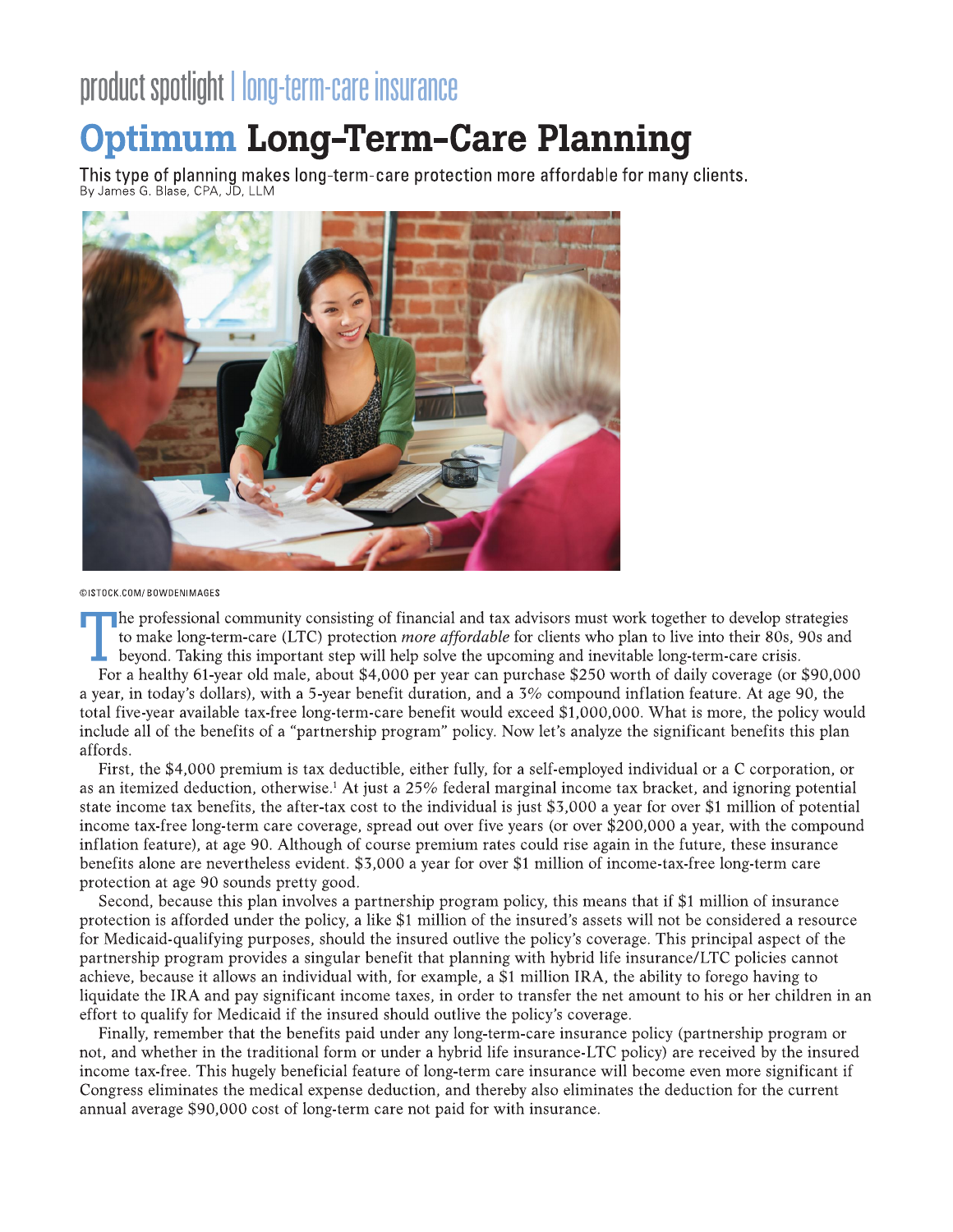#### **Using Medicaid planning alone**

Medicaid planning typically involves an individual making a decision to transfer the individual's assets away to his or her children with the hope that long-term care will not be needed for at least five years, and therefore the individual will qualify for Medicaid to pay the cost of his or her long-term care, at that time. This so-called "5-year planning" carries with it three primary issues for the planner.

First, what is the best age to advise the individual to transfer all of his or her assets to the children? 70? 75? 80? 85? The dilemma is obvious. Transfer the assets away too soon, and the client must live for a long period in total reliance on his or her children. Transfer the assets away too late, and risk not satisfying the five-year waiting period.

Just as importantly, if we assume that a principal asset of most retired individuals is their IRA, the only way to transfer the same is by cashing it and transferring the after-tax proceeds to the children. Accelerating income taxes is obviously not something most individuals will want to do, especially when considering the significantly higher income tax bracket this is likely to place them in.

Finally, most individuals will prefer in-home care to institutional care, for as long as possible. Relying exclusively on 5-year planning, without an insurance element, obviously seriously limits the individual's options in this regard.<sup>2</sup>

### The optimum plan

The optimum long-term-care plan solves all of the issues associated with 5-year planning alone by combining the benefits of a long-term-care partnership plan, 5-year planning, and sound tax planning. Here is how it works:

By purchasing a traditional partnership program LTC policy designed to provide five years' worth of protection, the individual does not need to consider transferring assets to his or her children until he or she actually needs long-term care. At this point most individuals are more willing to make the transfers, since their need for the assets diminishes. They can even transfer their home to their children and still retain the right to live there, since this retained right does not constitute a resource or income available to the individuals for Medicaidqualifying purposes.

Most important is the fact that, based on the above set of facts, and utilizing a partnership program plan LTC insurance policy, the individual is able to retain an IRA valued at \$1 million or more, without having to liquidate the same and pay substantial income taxes. What a huge tax benefit to the individual and his or her family, over traditional 5-year planning! The individual may then also be able to utilize the IRA or other assets to help supplement what Medicaid pays, e.g., to pay the additional cost for a private room versus a semi-private room.

Once the assets other than the IRA are transferred, the five-year clock begins ticking. After five years of longterm care provided for by the LTC insurance/partnership program policy (all or a portion of which can be in the home), the situation for most individuals will be more amenable to institutional care; so, they can then apply for Medicaid. There is no need to purchase a policy that includes a benefit payable beyond five years, which will result in a significant cost saving for the individual and his or her family.

The individual has now essentially achieved full long-term-care protection, for life, for the cost of the annual premium on a traditional, partnership program LTC insurance policy paying out a five-year benefit at the estimated full future cost of care, all while retaining his or her IRA and the right to live in his or her home.

#### Using hybrid long-term-care plans

Although not tax deductible, the newer forms of hybrid, LTC/life insurance policies assure the client and his or her family an aggregate life and/or LTC benefit at least equal to the premiums expended. The insured and/or his or her family is guaranteed the benefit designated in the policy, regardless of whether long-term care is ever needed. Hybrid policies are therefore said to provide more flexibility than traditional "stand alone" LTC insurance policies, because the insured's premium dollars are not potentially wasted.

However, for the same (oftentimes tax deductible) premium dollar, a traditional partnership program LTC insurance policy will purchase *substantially* more long-term care insurance protection, and will include all of the above-described tax and Medicaid planning benefits associated with the partnership program. Put another way, a substantially lower premium (as compared to a hybrid policy) will purchase a like amount of long-term-care protection under a traditional partnership program LTC policy (and oftentimes on a tax-deductible basis), with the added tax and Medicaid planning benefits afforded under a partnership program policy.

When the coverage period of a hybrid policy runs its course, there is no Medicaid resource protection for the individual, as there is with a partnership program policy. In order for the individual to qualify for Medicaid benefits at that time, the individual would have had to transfer all of his or her assets away, five years earlier, and would have had to liquidate his or her entire IRA and pay substantial income taxes on the same. Especially when